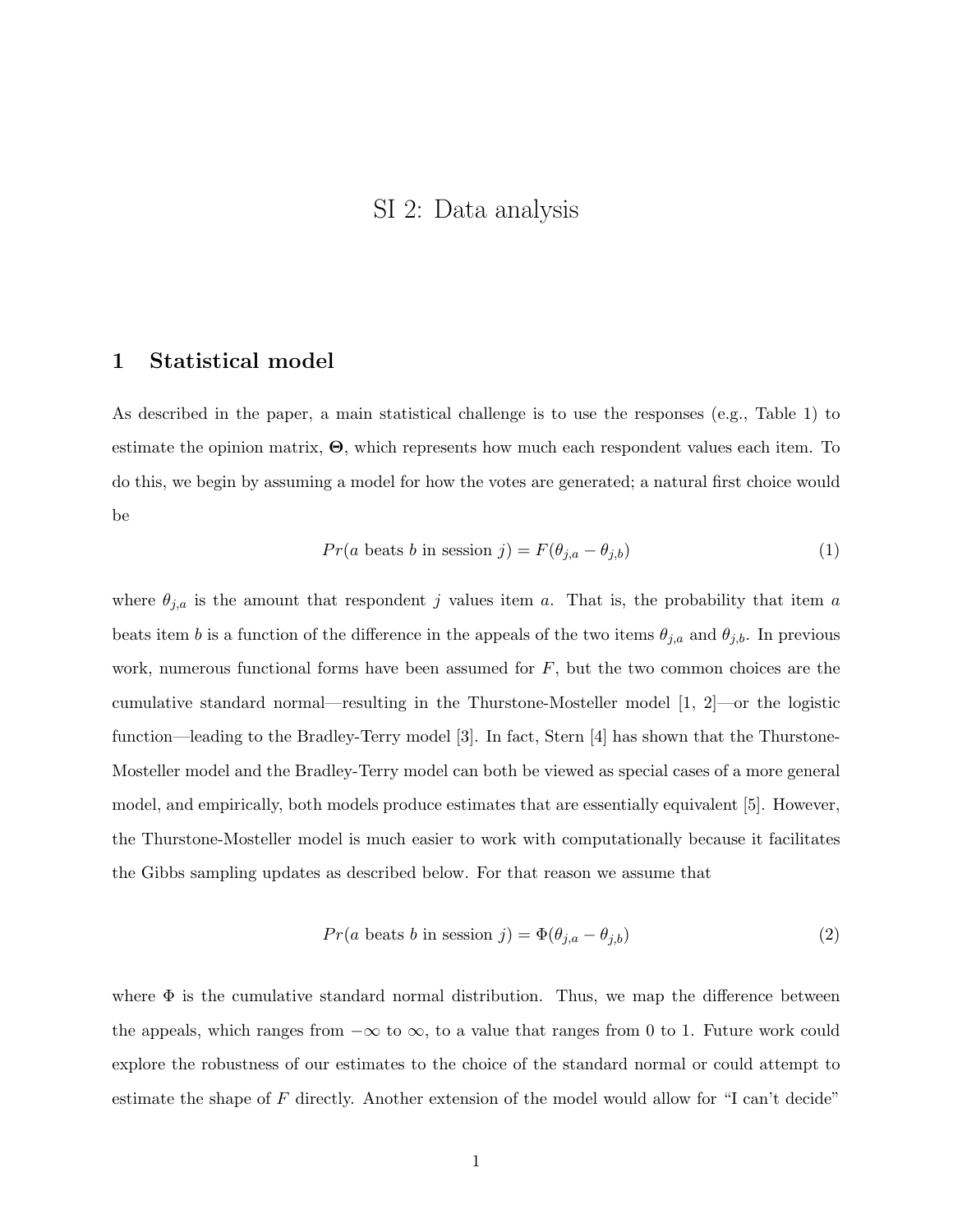| Respondent Response |               | Pair                                      |                                           |
|---------------------|---------------|-------------------------------------------|-------------------------------------------|
|                     |               | [item 1]                                  | item 4                                    |
|                     | $\mathcal{P}$ | item 3                                    | [item 1]                                  |
|                     | 3             | $\left\lceil \text{item } 4 \right\rceil$ | item 3                                    |
|                     |               | $\left\lceil \text{item } 3 \right\rceil$ | item 4                                    |
|                     | 5             | item 4                                    | $\left\lceil \text{item } 2 \right\rceil$ |

Table 1: An example of five responses given by two respondents. The bolded item is the one that was chosen by the respondent.

responses, which are not included in our current modeling framework.

Given the response model described in equation 2 and assuming that responses are independent, we can create a design matrix  $\boldsymbol{X}$  and outcome vector  $\boldsymbol{Y}$  so that the likelihood can be written to resemble a standard probit model,

$$
p(\boldsymbol{\theta} \mid \boldsymbol{Y}, \boldsymbol{X}) = \prod_{i=1}^{V} \Phi(\boldsymbol{x}_i^T \boldsymbol{\theta})^{y_i} (1 - \Phi(\boldsymbol{x}_i^T \boldsymbol{\theta}))^{1 - y_i}.
$$
 (3)

In this case,  $\boldsymbol{X}$  has V rows and  $J \times K$  columns, where V is the number of votes, J is the number of respondents, and K is the number of items. Therefore,  $\mathbf{x}_i = (x_{i1}, x_{i2}, \dots x_{im})$  and  $m = J \times K$ . In order for the algebra to work out properly, each row in  $X$  has a "1" in the column of the respondent/item that appeared on the left of the pair and a "-1" on the column of the respondent/item that appeared on the right of the pair.  $\boldsymbol{Y}$  is a vector with V entries that has a "1" if the item on the left is chosen and "0" if the item on the right is chosen. For example, the votes in Table 1 would lead to

$$
\boldsymbol{Y} = \begin{pmatrix} 1 \\ 0 \\ 1 \\ 1 \\ 0 \end{pmatrix} \quad \text{and} \quad \boldsymbol{X} = \begin{pmatrix} 1 & 0 & 0 & -1 \\ 1 & 0 & 1 & 0 \\ 0 & 0 & -1 & 1 \\ 0 & 0 & 1 & 0 \\ 0 & 0 & -1 & 1 \end{pmatrix} \quad \text{and} \quad \boldsymbol{X} = \begin{pmatrix} 1 & 0 & 0 & -1 \\ 0 & 0 & 0 & 1 \\ 0 & 0 & 0 & 1 \\ 0 & 0 & 0 & 1 \end{pmatrix}
$$

By explicitly attempting to estimate each respondent's opinion about each item, this modeling approach allows for heterogeneity in the preferences of the respondents. However, the cost of such flexibility is that there are an enormous number of parameters to be estimated; in each of the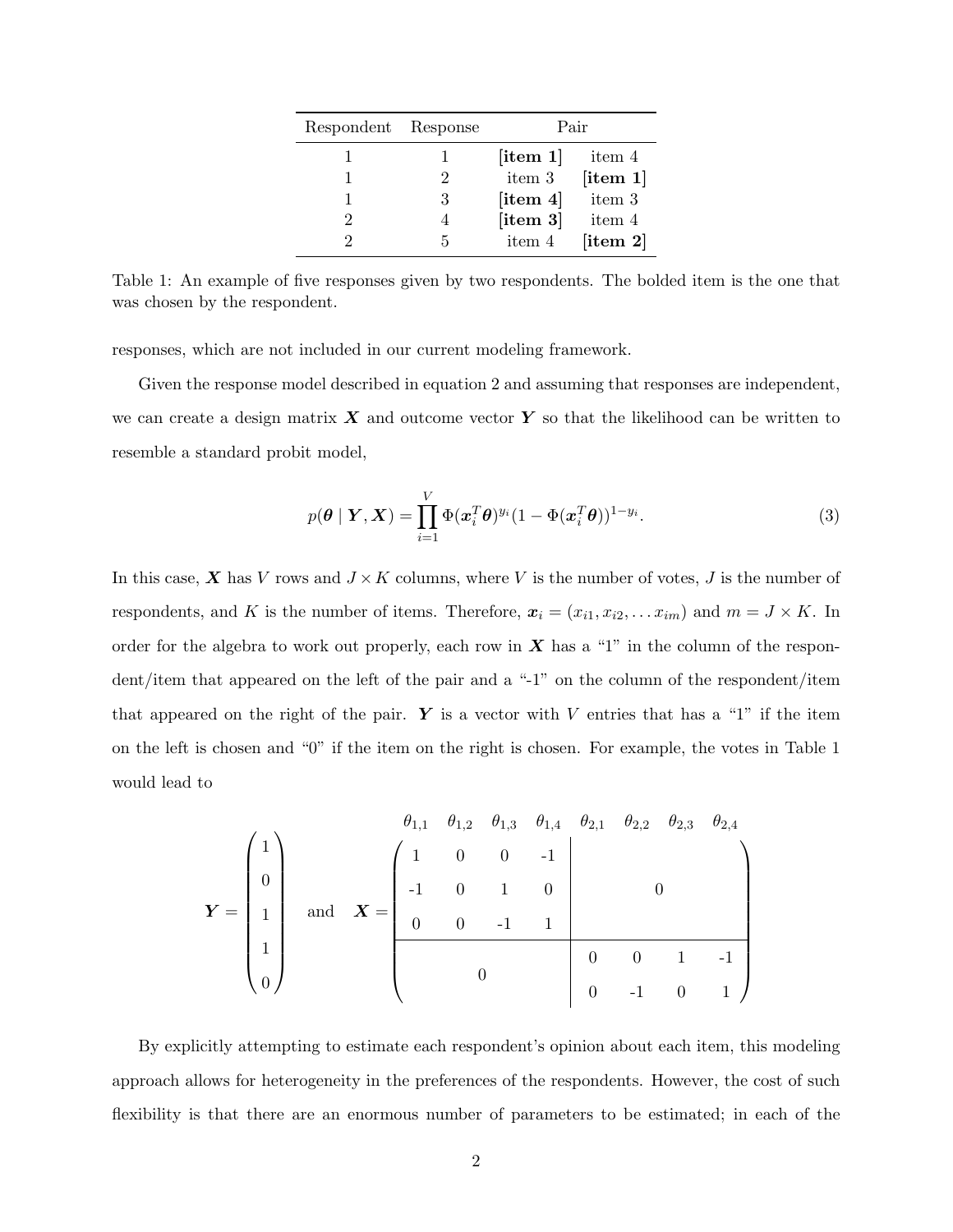case studies in the paper, there were about 375,000 parameters to estimate (∼1,500 respondents × ∼250 items). Therefore, to add more structure to the problem and to allow for partial pooling of information across respondents [6, 7], we add hierarchical terms in the model that assume that the opinions about each item are normally distributed with an item-specific mean  $\mu_k$  and a common standard deviation of  $\sigma$  ( $\theta_{\cdot,k} \sim N(\mu_k, \sigma)$ ),

$$
p(\boldsymbol{\theta} \mid \boldsymbol{Y}, \boldsymbol{X}, \boldsymbol{\mu}, \sigma) = \prod_{i=1}^{V} \Phi(\boldsymbol{x}_i^T \boldsymbol{\theta})^{y_i} (1 - \Phi(\boldsymbol{x}_i^T \boldsymbol{\theta}))^{1 - y_i} \times \prod_{j=1}^{J} \prod_{k=1}^{K} N(\theta_{j,k} \mid \mu_k, \sigma)
$$
(4)

where  $\mu = \mu_1 \dots \mu_K$  and  $\sigma$  is assumed to be 1. In the case studies considered in this paper, we re-ran the model with  $\sigma = 0.5$  and  $\sigma = 2$  as a robustness check, and in both cases, the results were essentially the same as when  $\sigma = 1$ . Future work could improve the model by estimating a  $\sigma_k$  for each item or even estimating the functional form that the  $\theta_{j,k}$  follow for each k.

Finally we add conjugate priors to yield the following posterior distribution:

$$
p(\boldsymbol{\theta}, \boldsymbol{\mu}, \mid \boldsymbol{Y}, \boldsymbol{X}, \sigma, \boldsymbol{\mu_0}, \tau_0^2) \propto \prod_{i=1}^V \Phi(\boldsymbol{x}_i^T \boldsymbol{\theta})^{y_i} (1 - \Phi(\boldsymbol{x}_i^T \boldsymbol{\theta}))^{1 - y_i} \times \prod_{j=1}^J \prod_{k=1}^K N(\theta_{j,k} \mid \mu_k, \sigma)
$$

$$
\times \prod_{k=1}^K N(\mu_k \mid \mu_{0[k]}, \tau_{0[k]}^2)
$$
(5)

As is common in discrete-choice models [8], the model above is only weakly identified because one could add a constant c to all the  $\theta$  parameters and leave the posterior largely unchanged (it may be easier to see this non-identifiability from the model for a single response (Eq. 2)). Therefore, we pick an arbitrary item to have  $\mu_k = 0$  which requires setting the hyper-parameters  $\mu_{0[k]} = 0$  and  $\tau_{0[k]}^2 = 0.000001$ . For the remaining items, we set weakly informative priors:  $\mu_{0[k]} = 0$ ,  $\tau_{0[k]}^2 = 4$ . For readers accustomed to graphical models, our model for the 5 responses in Table 1 is presented in Figure 1.

This model is just one possible model for estimating the opinion matrix from responses. Further, we do not yet have good procedures for testing modeling assumptions, and we do not know how robust the model is to violations of underlying assumptions. We suspect that the biggest problems will arise from our assumption about the distribution of opinions across respondents. In the pairwise wiki surveys analyzed in this paper, it is important to realize that many respondents did not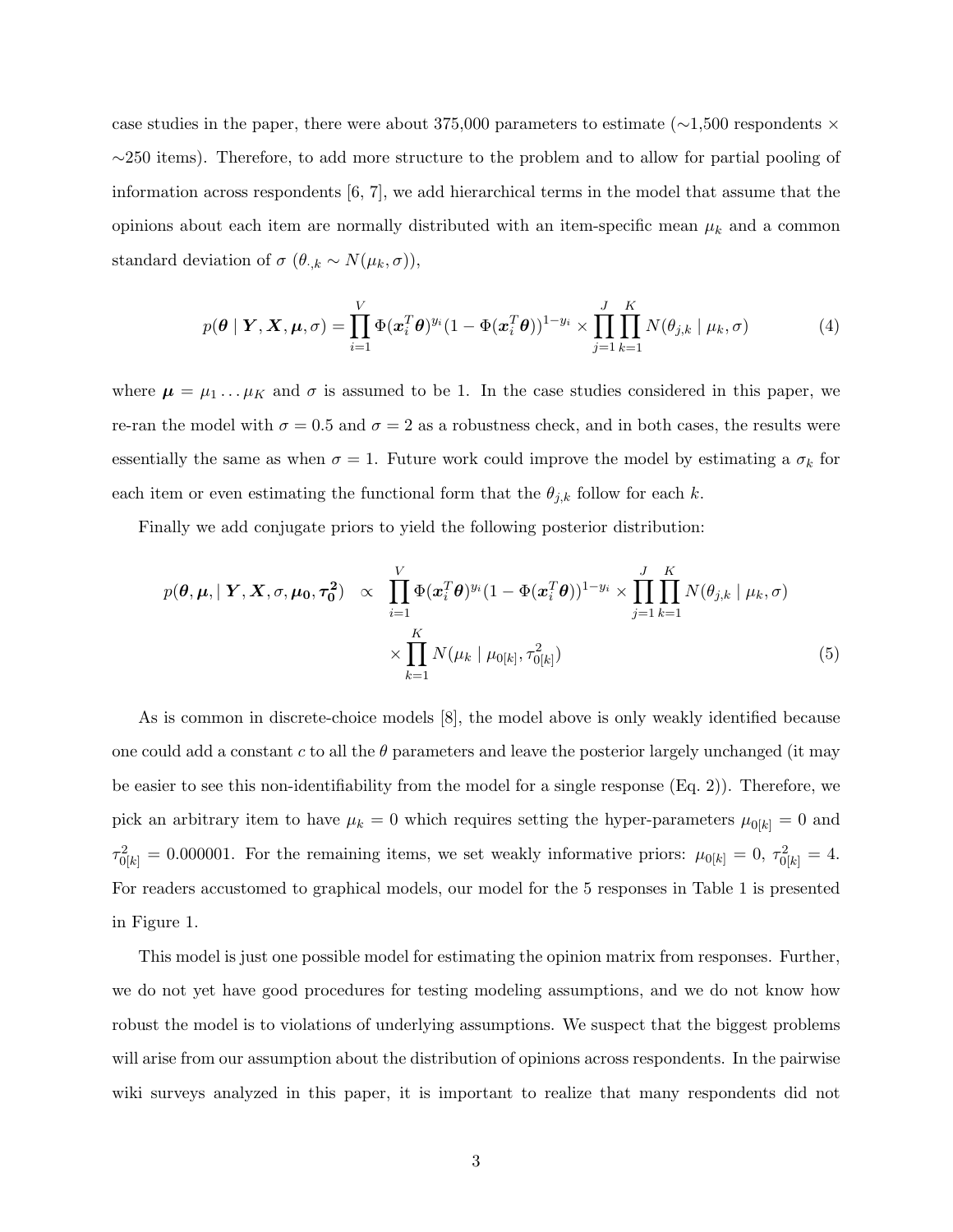

Figure 1: Graphical representation of the model (see Equation 5). This graphical model shows the assumed data generating process for the sample data shown in Table 1. At the top of the figure, priors are used to generate item-specific means (e.g.,  $\mu_1$ ). Next, these parameters and  $\sigma$ , which is assumed to be 1, generate the elements of the opinion matrix (e.g.,  $\theta_{1,1}$ ). Finally, these elements of the opinion matrix generate the observed responses (e.g.,  $y_1$ ). The challenge is then to estimate the unknown parameters ( $\theta$  and  $\mu$ ) from the observed data.

encounter many of the items. Thus, there are actually two types of  $\theta$  parameters, those that are informed by a specific vote  $(\theta_v)$  and those that are not  $(\theta_h)$ . We exploit this feature of the data later when describing our approach to computation, but it also has important substantive implications. Our hierarchical modeling assumption means that we are assuming that the  $\theta$ 's we estimate based on a specific vote are directly informative of the  $\theta$ 's for which we have no specific vote (and therefore must make an estimate using data from other respondents). We can think of two cases in which this assumption might be unreasonable. First, consider an item uploaded by respondent j. All respondents before j did not have a chance to respond to this item so we will estimate their opinions about the item based on the respondents after  $j$ . Therefore, if for some reason the preferences of respondents vary systematically over time, our procedure will not work well. Second, the greedy nature of the wiki survey could also lead to problems if people who respond many times have systematically different preferences than those who respond fewer times. For example, imagine that there are two types of people: vegans and non-vegans. Further, imagine that all vegans love bicycles, all non-vegans hate bicycles, and that vegans contribute more responses than non-vegans. Now, if we have a respondent j that did not encounter an idea  $k$  ("more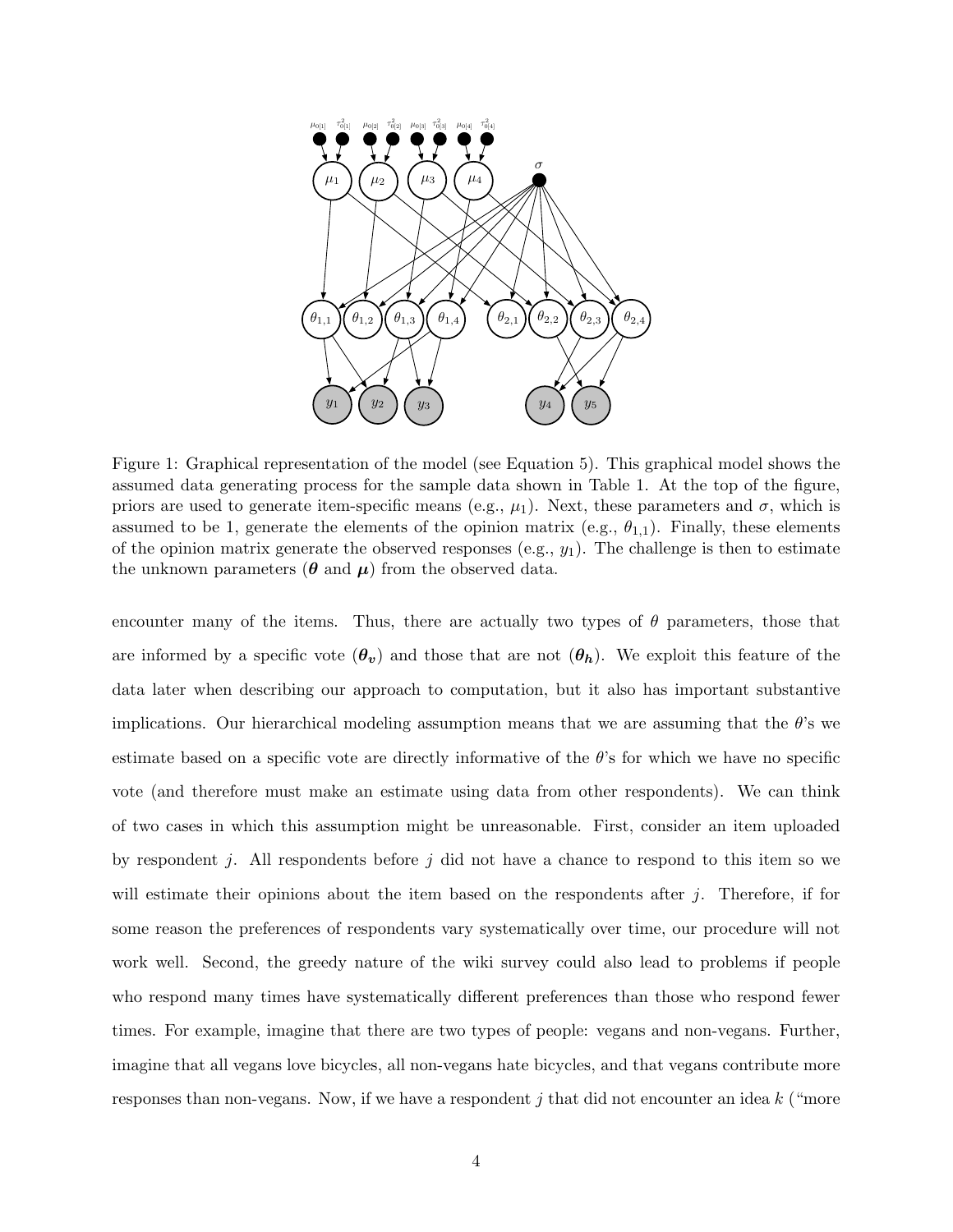bike racks in Manhattan"), the model will estimate  $\theta_{j,k}$  based on the other  $\theta_{j,k} \in \theta_{v}$ . But, in this case, the  $\theta_{\cdot,k} \in \theta_v$  over-represent opinions of vegans relative to non-vegans. This example shows that an important extension to the model would include co-variates at the level of the respondent and at the level of the item, not only because these are substantively meaningful, but because they can reduce distortions caused by the unequal amount of responses that we have from each respondent. Diagnostics and robustness will both be important areas of future research for models to estimate the opinion matrix from responses.

## 2 Computation

To make draws from this posterior distribution in equation 8 we use Markov chain Monte Carlo, specifically Gibbs sampling [9]. That is, we repeatedly draw from the conditional distribution for each parameter given the current values of the other parameters; for a review of Gibbs sampling, see [10]. However, before attempting to sample from this posterior distribution in this way, we perform two additional steps that greatly facilitate computation, but which do not affect the underlying model that we are estimating.

First, as described earlier, many respondents do not encounter many of the items. For example, in the voting data in Table 1, respondent 1 never encountered item 2 and respondent 2 never encountered item 1. Thus, as described earlier, there are actually two types of  $\theta$  parameters, those that are informed by a specific vote (in this case,  $\theta_{1,1}$ ,  $\theta_{1,3}$ ,  $\theta_{1,4}$ ,  $\theta_{2,2}$ ,  $\theta_{2,3}$ ,  $\theta_{2,4}$ ) and those that are not (in this case,  $\theta_{1,2}, \theta_{2,1}$ ). Thus, we note that

$$
p(\boldsymbol{\theta} \mid \boldsymbol{Y}, \boldsymbol{X}, \boldsymbol{\mu}, \sigma) = p(\boldsymbol{\theta_v} \mid \boldsymbol{Y}, \dot{\boldsymbol{X}}, \boldsymbol{\mu}, \sigma) \times p(\boldsymbol{\theta_h} \mid \boldsymbol{\mu}, \sigma)
$$
(6)

where  $\theta_v$  are parameters that are estimated from the votes and the hyper-parameters and  $\theta_h$  are parameters that depend on the votes only through the hyper-parameters, and  $\dot{X}$  is the reduced form of the original design matrix X that only includes columns for  $\theta \in \theta_v$ . For example, for the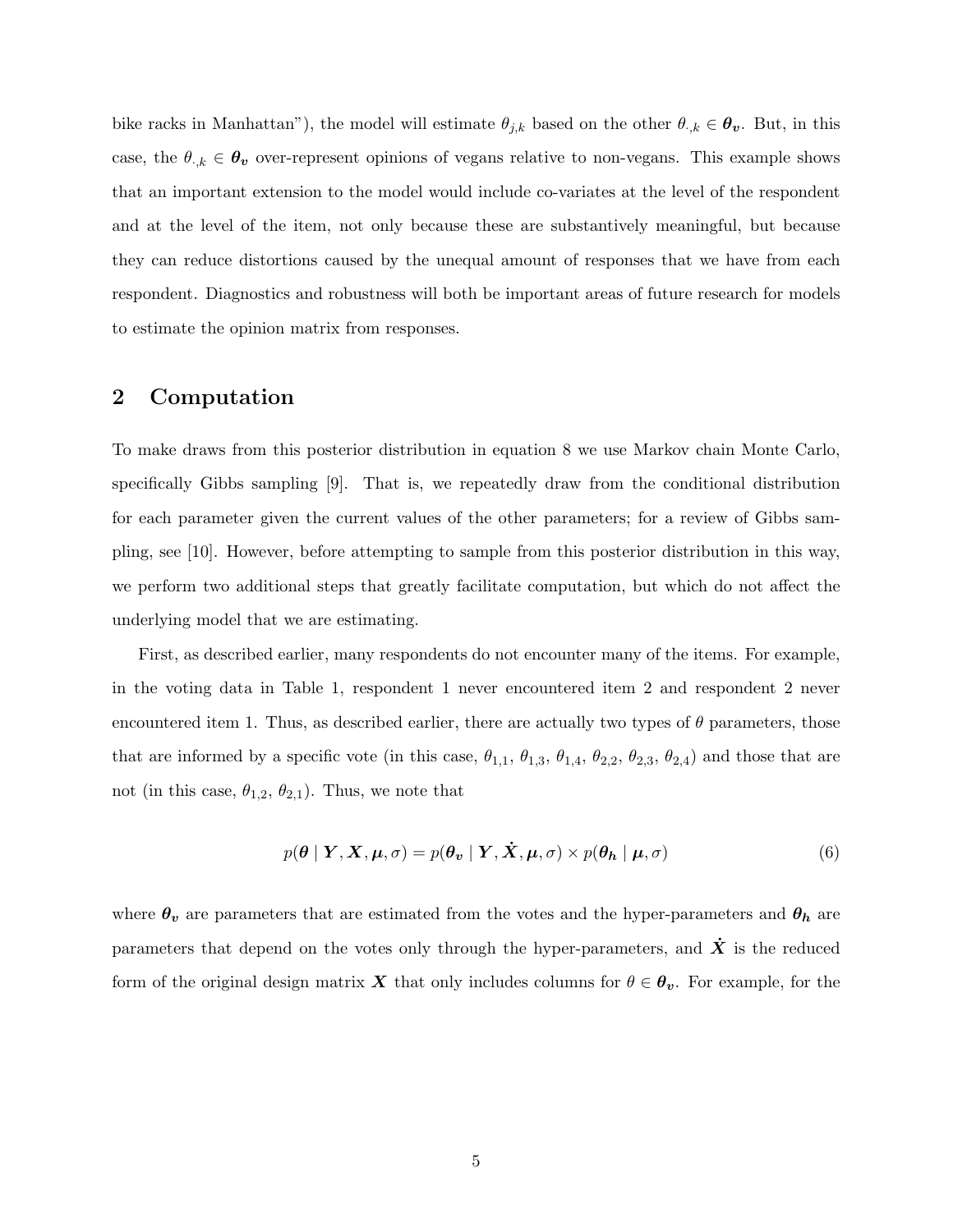votes in Table 1,  $\dot{X}$  is

X˙ = θ1,<sup>1</sup> θ1,<sup>3</sup> θ1,<sup>4</sup> θ2,<sup>2</sup> θ2,<sup>3</sup> θ2,<sup>4</sup> 1 0 -1 0-1 1 0 0 -1 1 0 0 1 -1 -1 0 1

In this simple example  $\dot{X}$  is 33% smaller than  $X$ , but in both cases considered in the paper the reduction is much more substantial:  $\dot{X}$  is about 90% smaller than X. Reducing the size of the design matrix in this way yields a substantial savings in terms of computing time and RAM needed to make draws from the posterior distribution. Given this fact, we can re-write equation 4 as follows:

$$
p(\theta_v, \theta_h | \mathbf{Y}, \mathbf{X}, \boldsymbol{\mu}) \propto \begin{pmatrix} V \\ \prod_{i=1}^V \Phi(x_i^T \theta_v)^{y_i} (1 - \Phi(x_i^T \theta_v))^{1 - y_i} \times \prod_{(j,k)}^{\theta_{j,k} \in \theta_v} N(\theta_{j,k} | \mu_k, \sigma) \\ \times \left(1 \times \prod_{(j,k)}^{\theta_{j,k} \in \theta_h} N(\theta_{j,k} | \mu_k, \sigma) \right) \end{pmatrix}
$$
(7)

A second computational trick is to note that by introducing a latent variable z we are able to sample from the posterior more easily, an approach sometimes called data augmentation. Roughly, we are assuming that although we observe a discrete outcome  $y_i$ , there is actually an underlying continuous value  $z_i$  that generates  $y_i$ . As shown by Albert and Chib [11], including this continuous latent variable,  $z_i$ , in our model enables us to sample from the posterior distribution more easily. For a more thorough discussion of this type of data augmentation, see [12] and [13].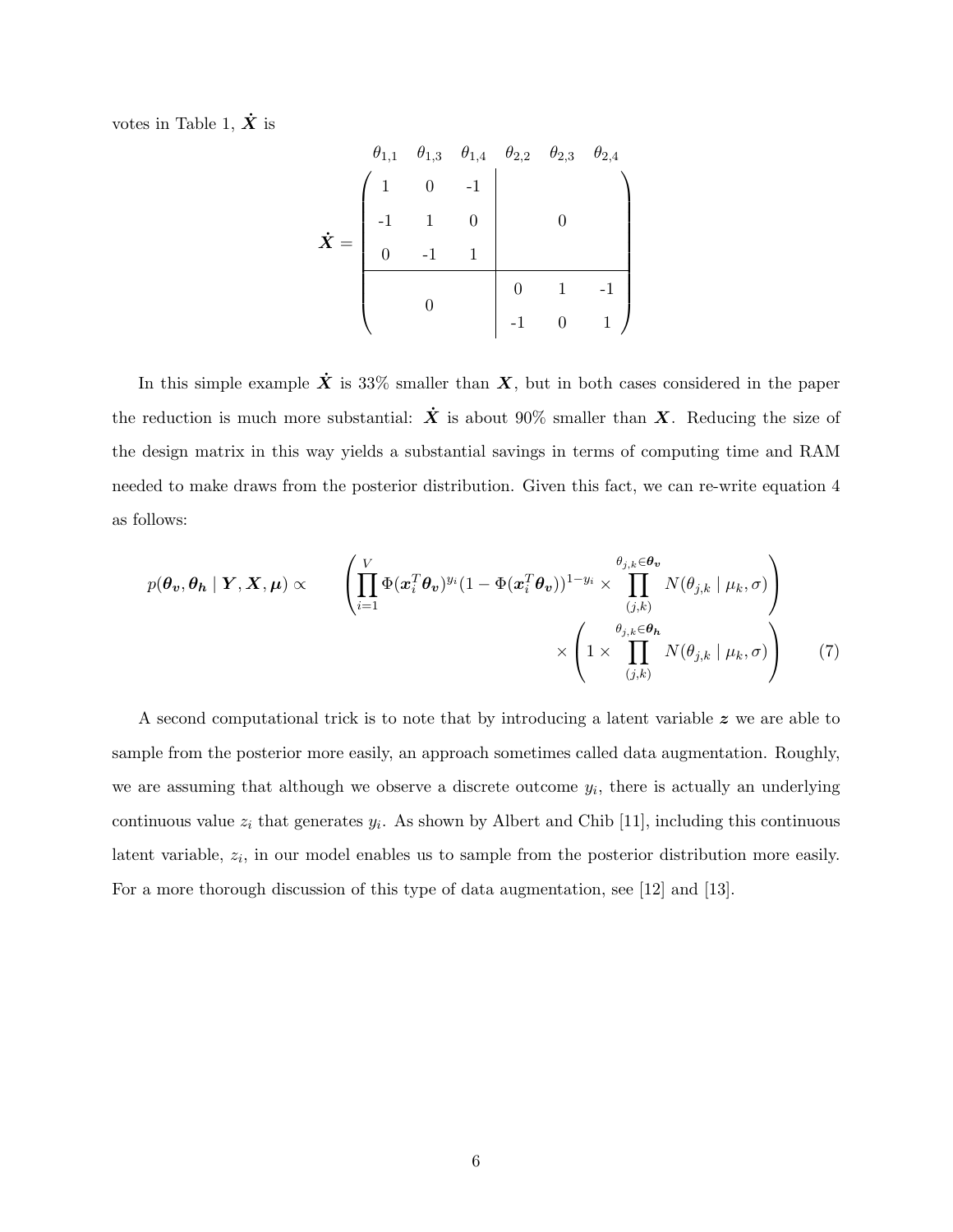Combining these two computational tricks, we are left with the following posterior distribution:

$$
p(\theta_v, \theta_h, z, \mu \mid Y, \dot{X}, \sigma, \mu_0, \tau_0^2) \propto
$$
\n
$$
\left( \prod_{v=1}^V (I(z_i > 0)I(y_i = 1) + I(z_i < 0)I(y_i = 0)) \times N(z_i \mid \dot{x}_i^T \theta_v, 1) \times \prod_{(j,k)}^{\theta_{j,k} \in \theta_v} N(\theta_{j,k} \mid \mu_k, \sigma) \right)
$$
\n
$$
\times \left( 1 \times \prod_{(j,k)}^{\theta_{j,k} \in \theta_h} N(\theta_{j,k} \mid \mu_k, \sigma) \right) \times \prod_{k=1}^K N(\mu_k \mid \mu_0[\mu], \tau_{0[k]}^2)
$$
\n(8)

In order to sample from the posterior distribution, we ran three parallel chains from overdispersed starting values for 200,000 steps, saving every 200th draw, and discarded the first half of each chain as burn-in. At that point, all parameter estimates had approximately converged,  $R <$ 1.1 [10], and so we combined the post burn-in draws to summarize the posterior distribution [14]. Overall, these computations took about 36 hours per dataset on a fast desktop computer.

The votes and ideas were then used to fit the model in equation 8 using Gibbs sampling with four update steps.

# • Step 1: Draw $\boldsymbol{z} \mid \boldsymbol{Y}, \boldsymbol{\theta_v}, \boldsymbol{\dot{X}}$

Recall that z is the underlying latent outcome that we cannot observe. Based on ideas developed by Albert and Chib [11], we sample z from a truncated normal distribution such that  $z_i > 0$  if  $y_i = 1$  and  $z_i < 0$  if  $y_i = 0$ . That is,

$$
z_i \sim \begin{cases} N(\dot{\boldsymbol{x}}_i^T \boldsymbol{\theta_v}, 1) I(z_i^* > 0) & \text{if } y_i = 1 \\ N(\dot{\boldsymbol{x}}_i^T \boldsymbol{\theta_v}, 1) I(z_i^* < 0) & \text{if } y_i = 0 \end{cases}
$$
\n
$$
(9)
$$

where  $I$  is an indication function which equals 1 when its argument is true and 0 when false [13]. This indicator function ensures that we are drawing from a properly truncated distribution. Computationally, we draw from the truncated normal using the truncnorm package in R [15].

• Step 2: Draw  $\boldsymbol{\theta_v} \mid \boldsymbol{z}, \boldsymbol{\mu}, \boldsymbol{\dot{X}}, \sigma$ 

Under the data augmentation we used  $[11]$ , once we have simulated  $z$ , the latent outcome, we are left with a standard hierarchical linear model. To update  $\theta_v$  we use the "all-at-once" approach described in Gelman et al. [16].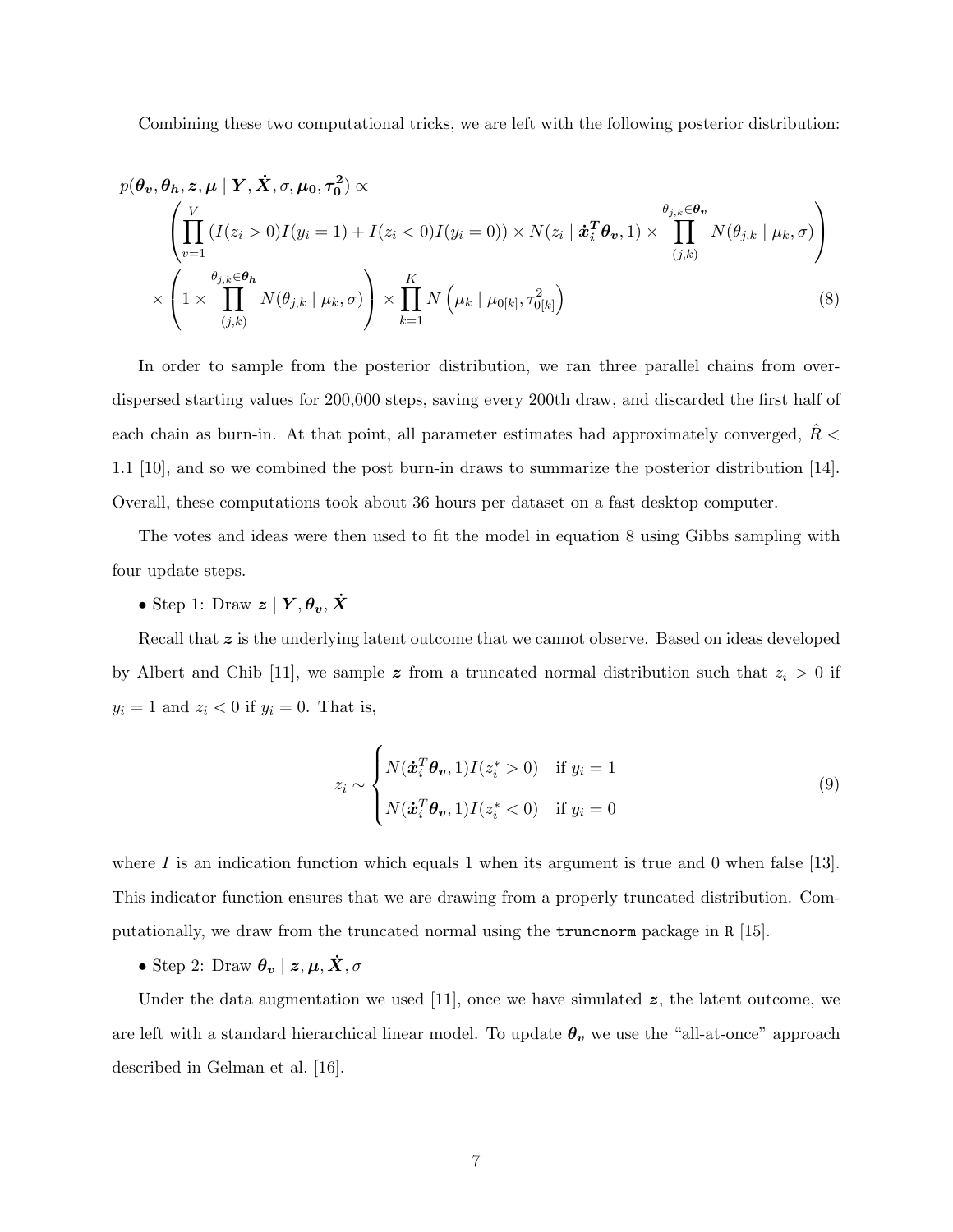That is,

$$
\boldsymbol{\theta_v} \sim N(\hat{\boldsymbol{\theta}_d}, \hat{V}_{\boldsymbol{\theta_v}}) \tag{10}
$$

where

$$
\hat{\theta}_d = (\widetilde{\boldsymbol{X}}^T \widetilde{\boldsymbol{\Sigma}}^{-1} \widetilde{\boldsymbol{X}})^{-1} \widetilde{\boldsymbol{X}}^T \widetilde{\boldsymbol{\Sigma}}^{-1} \widetilde{\boldsymbol{Y}} , \quad \hat{V}_{\theta_v} = (\widetilde{\boldsymbol{X}}^T \widetilde{\boldsymbol{\Sigma}}^{-1} \widetilde{\boldsymbol{X}})^{-1}
$$

$$
\widetilde{\boldsymbol{X}} = \left(\begin{array}{c} \dot{\boldsymbol{X}} \\ I \end{array}\right) , \quad \widetilde{\boldsymbol{Y}} = \left(\begin{array}{c} \boldsymbol{Y} \\ \tilde{\boldsymbol{\mu}} \end{array}\right) , \text{ and } \widetilde{\boldsymbol{\Sigma}} = \left(\begin{array}{cc} \boldsymbol{\Sigma}_y & 0 \\ 0 & \boldsymbol{\Sigma}_{\theta} \end{array}\right) .
$$

Further, I is the identity matrix,  $\Sigma_y = \text{Diag}(1)$ ,  $\Sigma_\theta = \text{Diag}(\sigma)$ , and  $\tilde{\mu}$  is a vector that is the same length as  $\theta_v$  and represents an "expanded" version of  $\mu$ . That is, if the  $i^{th}$  column of  $\dot{X}$ represents item k (independent of what respondent is involved), then the  $i^{th}$  element of  $\tilde{\mu}$  is  $\mu_k$ .

Computationally, we note that  $\widetilde{X}$  and  $\widetilde{\Sigma}$  are almost all zeros, so the calculations described above to make a draw are made using sparse matrix routines that are implemented in the Matrix package in R [17].

#### • Step 3: Update  $\theta_h | \mu, \sigma$

A large number of the  $\theta$  parameters are determined by data only through the hyper-parameters. For these  $\theta$ , which we call  $\theta_h$ , we update as follows:

$$
\theta_{j,k} \sim N(\mu_k, \sigma) \quad \forall \quad \theta_{j,k} \in \boldsymbol{\theta_h} \tag{11}
$$

Thus, this step is roughly like an imputation based on the overall estimated characteristics of the population. Computationally, no special steps are required to make these updates.

• Step 4: Update  $\mu \mid \theta_v, \theta_h, \sigma, \mu_0, \tau_0^2$ 

$$
\mu_k \sim N(\mu, \tau^2) \tag{12}
$$

where

$$
\mu = \frac{\frac{1}{\tau_0^2} \mu_0 + \frac{n}{\sigma^2} \bar{\theta}_{.,k}}{\frac{1}{\tau_0^2} + \frac{n}{\sigma^2}} \quad \text{and} \quad \tau^2 = \frac{1}{\frac{1}{\tau_0^2} + \frac{n}{\sigma^2}}
$$

where  $\bar{\theta}_{k,k}$  is the mean of the  $\theta$  for a specific item k (that is,  $\frac{1}{J}\sum_{j=1}^{J}\theta_{j,k}$ ) and n is the number of estimates involved (in this case, the number of user-sessions, J). See [18, Ch. 6] for a derivation. No special computational issues are involved in this update.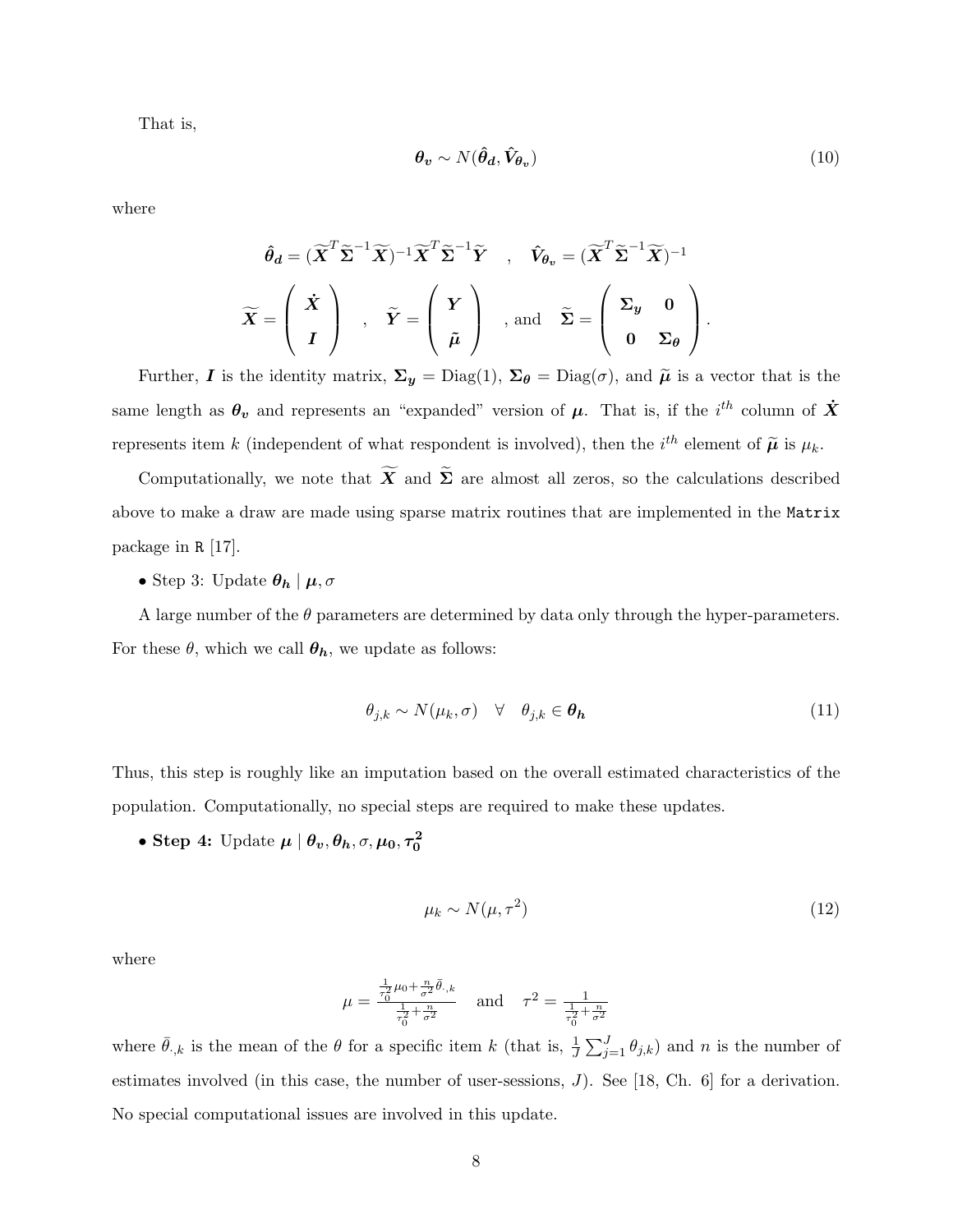## 3 Data processing

1

In order to analyze the data collected in these two case studies, we followed a three-step procedure. First, using the standard features available to any wiki survey creator at www.allourideas. org, we downloaded comma-separated value (csv) files that record respondent activity in that wiki survey. Second, we cleaned the csv files to correct for website errors that occurred during data collection. More specifically, there were two main data cleaning steps caused by website errors: 1) for a small fraction of participants, www.allourideas.org automatically created a new session after each vote; and 2) for participants whose sessions timed out after 10 minutes (see SI 1, Sec 3 for more on sessions and session time-outs), www.allourideas.org improperly assigned some information to the old session instead of the new session. After these website issues were discovered while writing this paper, we have improved the code at www.allourideas.org so that these problems no longer occur. Finally, after cleaning, we subset the data so that we only estimated parameters for items with at least one win from a valid vote and at least one loss from a valid vote. For completeness, we describe, in detail, the changes that took place between the data we downloaded from the website and the data that we used for estimation.

#### 3.1 PlaNYC

The raw data files from the website included 489 ideas—25 seed ideas and 464 user-contributed ideas—as well as 31,893 responses—26,727 valid votes, 1,988 invalid votes, and 3,178 skips—from 2,094 sessions. There were no responses or ideas uploaded outside of the appropriate time window of 2010-10-07 to 2011-01-30.

Cleaning the files caused two main changes. First, because of participants who were erroneously placed in a new session after each vote, 52 actual sessions had originally been misrepresented as 710 sessions. Therefore, we collapsed these 710 sessions to the appropriate 52 sessions. This change in session definitions created 30 valid votes that were immediately preceded by a skip, so we invalidated these 30 votes (see SI 1, Sec 3 for more on invalidating votes after skips to improve

<sup>&</sup>lt;sup>1</sup>In this case, the number of user-contributed ideas per session is somewhat difficult to interpret because some user-contributed ideas were bulk-uploaded by the Mayor's Office following community meetings at which ideas were recorded on paper. Unfortunately no records were kept of this bulk uploading, so we cannot distinguish it from other respondent behavior.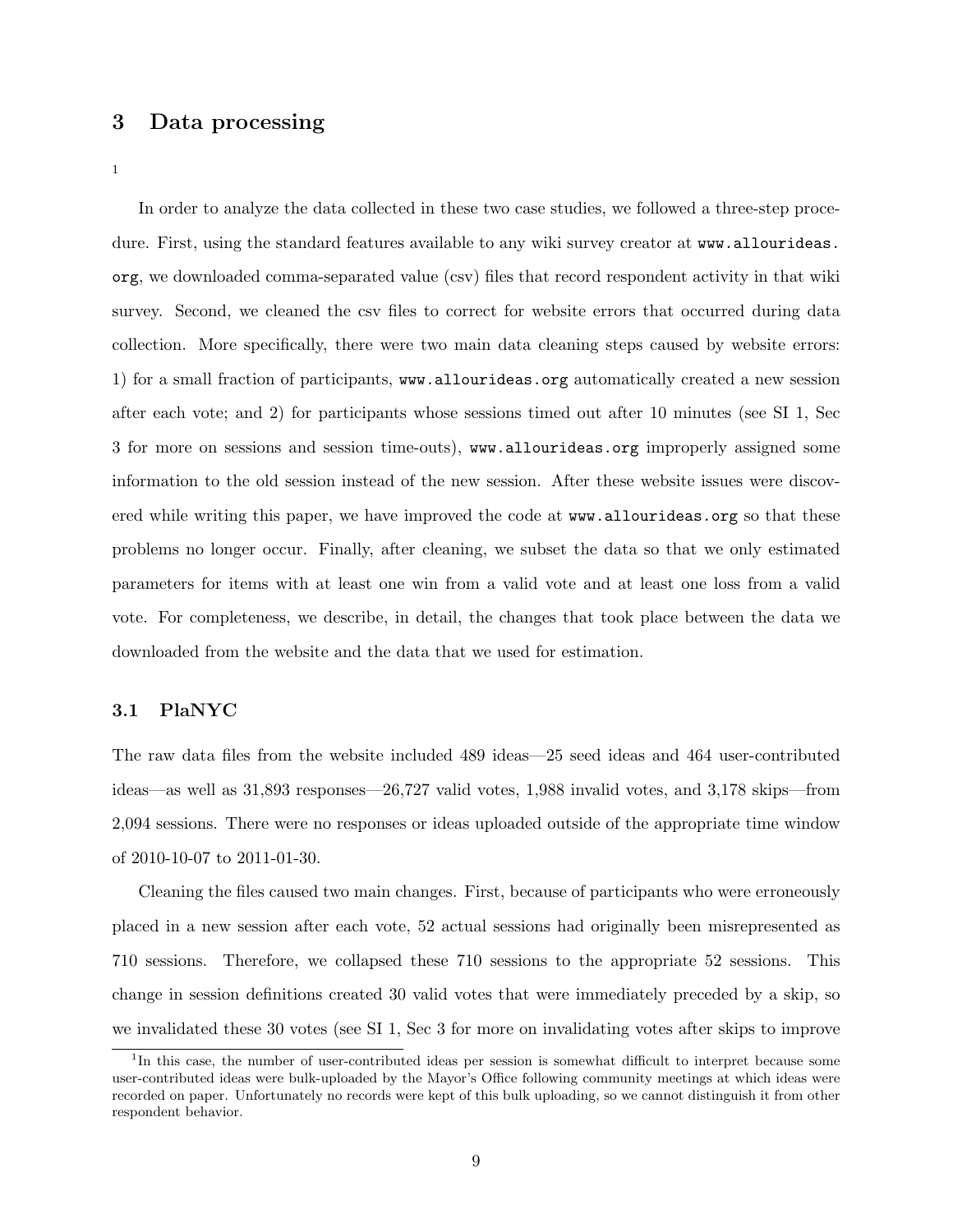data quality). Then, after correcting for errors caused by session time-outs, 9 valid votes were immediately preceded by skips, so we invalidated these 9 votes. Thus, after cleaning, the files contained 489 ideas—25 seed ideas and 464 user-contributed ideas—as well as 31,893 responses— 26,688 valid votes, 2,027 invalid votes, and 3,178 skips—from 1,436 sessions.

When applying our model to the case studies in this paper, we estimated parameters for all items that were active on the final day and had at least one valid win and at least one valid loss. In PlaNYC there were 269 such items with 26,604 valid votes among them, cast from 1,397 sessions. Thus, for PlaNYC the opinion matrix,  $\theta$ , had dimension  $1,397 \times 269$ .

#### 3.1.1 OECD

The raw data files from the website included 594 ideas—35 seed ideas and 559 user-contributed ideas—as well as 30,763 responses—27,133 valid votes, 1,338 invalid votes, and 2,292 skips—from 3,373 sessions. The OECD conducted a period of internal pilot testing from 2010-09-03 to 2010- 09-15, and we dropped the 1,747 votes and 164 skips contributed from 182 sessions during this time. We also converted the 25 ideas contributed during the internal pilot testing to seed ideas. No responses or ideas were contributed after 2010-10-15.

Cleaning the files caused two main changes. First, because of participants who were erroneously placed in a new session after each vote, 104 actual sessions had originally been represented as 1,627 sessions. Therefore, we collapsed these 1,627 sessions to the appropriate 104 sessions. This change in session definitions created 93 valid votes that were immediately preceded by a skip, so we invalidated these 93 votes. Then, after correcting for errors caused by session time-outs, 8 valid votes were immediately preceded by skips, so we invalidated these 8 votes. Thus, after cleaning, the files contained 594 ideas—60 seed ideas and 534 user-contributed ideas—as well as 28,852 responses—25,393 valid votes, 1,331 invalid votes, and 2,128 skips—from 1,668 sessions.

When applying our model to the case studies in this paper, we estimated parameters for all items that were active on the final day and had at least one valid win and at least one valid loss. In OECD there were 285 such items with 23,845 valid votes among them, cast from 1,620 sessions. Thus, for OECD the opinion matrix,  $\theta$ , had dimension 1,620  $\times$  285.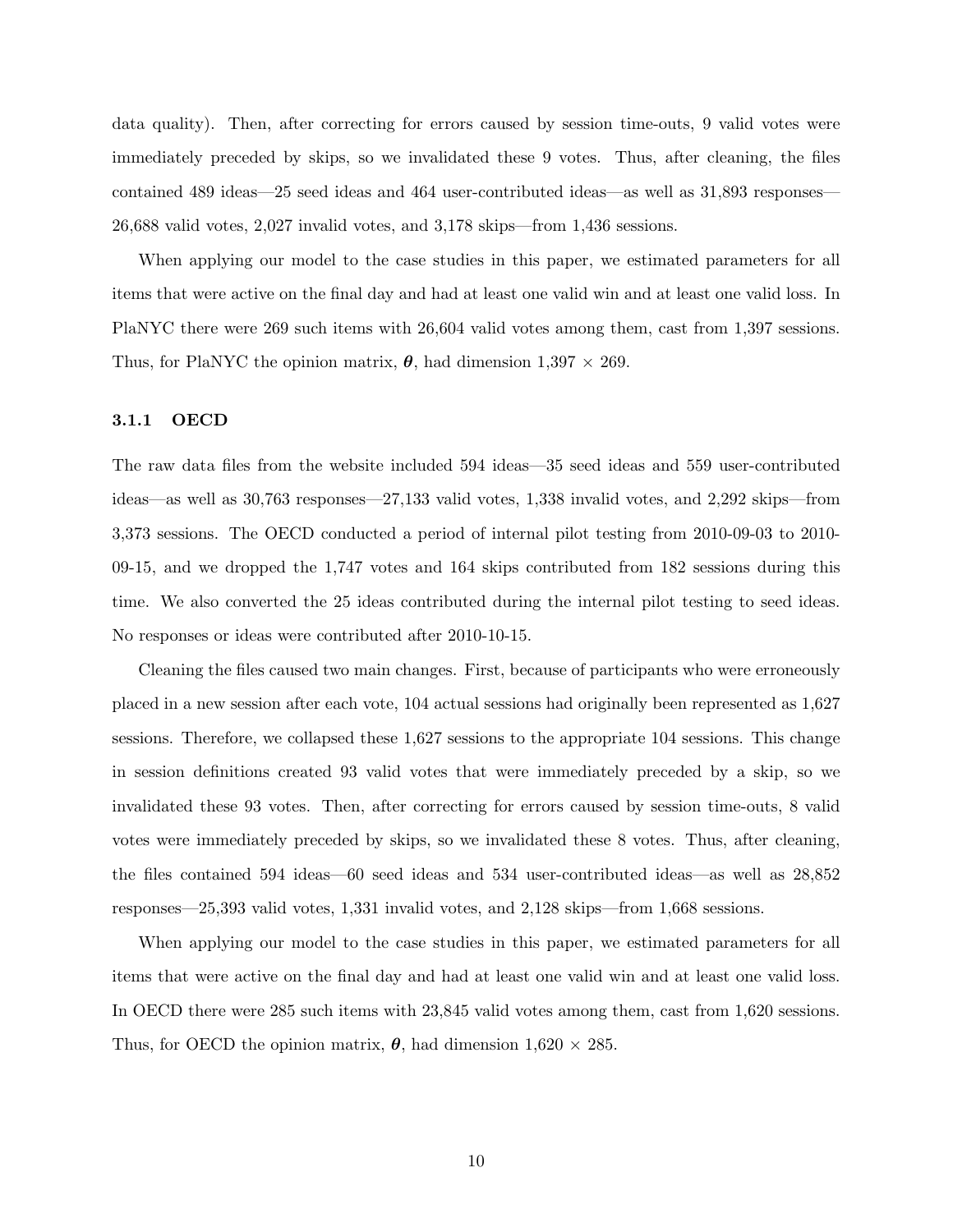## References

- 1. Thurstone LL. The Method of Paired Comparisons for Social Values. Journal of Abnormal and Social Psychology. 1927;21(4):384–400. Available from: http://www.sciencedirect. com/science/article/B8H4H-4NRF2VD-7/2/2788af4395b6179abd589678c1308a07.
- 2. Mosteller F. Remarks on the Method of Paired Comparisons: I. {The} Least Squares Solution Assuming Equal Standard Deviations and Equal Correlations. Psychometrika. 1951 Mar;16:3–9. Available from: http://www.springerlink.com/content/ 58p1h351uq196180/.
- 3. Bradley RA, Terry ME. Rank Analysis of Incomplete Block Designs: I. {T}he Method of Paired Comparisons. Biometrika. 1952 Dec;39(3/4):324-345. Available from: http://www. jstor.org/stable/2334029.
- 4. Stern H. A Continuum of Paired Comparisons Models. Biometrika. 1990 Jun;77(2):265–273. Available from: http://biomet.oxfordjournals.org/content/77/2/265.abstract.
- 5. Stern H. Are All Linear Paired Comparison Models Empirically Equivalent? Mathematical Social Sciences. 1992;23(1):103–117.
- 6. Gelman A, Hill J. Data Analysis Using Regression and Multilevel/Hierarchical Models. New York: Cambridge University Press; 2006.
- 7. Rossi PE, Allenby GM, McCulloch R. Bayesian Statistics and Marketing. Hoboken, NJ: Wiley; 2006.
- 8. Train KE. Discrete Choice Methods with Simulation. 2nd ed. Cambridge: Cambridge University Press; 2009.
- 9. Gelfand AE, Smith AFM. Sampling-Based Approaches to Calculating Marginal Densities. Journal of the American Statistical Association. 1990 Jun;85(410):398–409. Available from: http://www.jstor.org/stable/2289776.
- 10. Gelman A, Carlin JB, Stern HS, Rubin DB. Bayesian data analysis. 2nd ed. Boca Raton: Chapman and Hall/CRC; 2003.